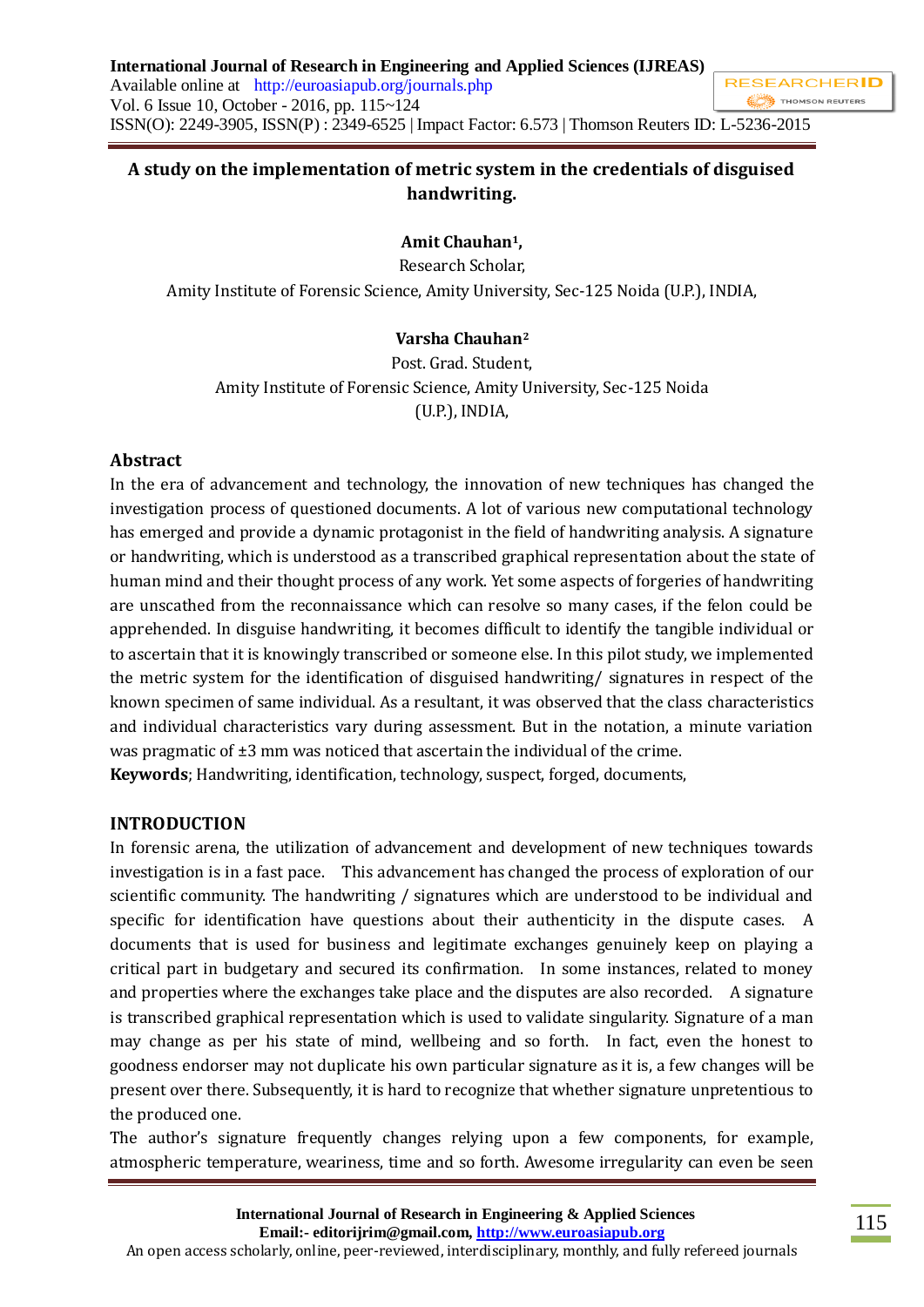in signatures as indicated by their propensities, mental or mental state, physical and down to earth conditions. Signature can be dealt with as a picture in light of the fact that a man may utilize any image, line, Curve and letter or gathering of letters as a signature. Henceforth it is a flawless possibility for picture handling and example acknowledgment (Desai Bhawna & et al., 2013). In any procedure, where signatures are required in those cases a signature is a prime contender for signature distinguishing proof. Now a day, People are more averse about the authenticity of their signature being affirmed as contrasted with other conceivable verification frameworks (Yougesh V.G., & et. Al., 2014).

The inescapable reaction of signature is that they can be misused with the end goal of faking an archive's legitimacy. Subsequently the requirement for examination in effective mechanized answers for signature acknowledgment and confirmation has expanded in late years to abstain from being helpless against extortion (Karaunia Ali & et al. 2011).

In this era of advancement, the biometrics system and software has changed the empowers to distinguishing proof or genuine confirmation of a person from its physical or behavioral attributes relying upon their inclination. Biometrics is mechanized techniques for perceiving a man taking into account a physiological or behavioral trademark. The past of biometrics incorporates the distinguishing proof of individuals by unmistakable body components, scars or a gathering of other physiological criteria, such like tallness, eye shading and composition. This strategy is presently turning into the establishment of a wide cluster of profoundly secure distinguishing proof and individual confirmation. As the level of security rupture and exchange trick expands, the requirement for well secure distinguishing proof and individual confirmation advancements is getting to be evident (Garahwal Surbhi & et al., 2013, Bhatia Renu, 2013).

Metric system is another aspect of identification of genuine author's signature / handwriting. By meaning of this system, the measurements of all aspects of both original and the disputed signatures and compare the length, breadth and angle from the straight line. So that we can prove the difference on the basis of matrix system between original and the disputed one. In this present study, we utilized the metric system for the identification of disguised handwriting and authentication of the genuine author. Since, we are aware that a human is not a machine who can work similar, so some variation is observed up-to a limit. By using this system, the authentication of original author or the forger can be done successfully. The utilization of metric system can put the document examination on the par of all other evidences and to nab the culprit in court of law.

# **METHODOLOGY FOR THE STUDY**

#### **Material**

For this pilot study, all the samples were collected from the students of amity institute of forensic science, Amity University between the age group 16-20 years. All the samples were selected randomly and the consent were taken prior to the sampling. All the samples were collected on a plain A4 size white sheet and with a blue ball point pen. During the sampling, it was kept in mind to provide them same surface for support. For the analysis of samples, a ruler, protector, scale and pencil were used. All the samples were photographed with the help of a Samsung galaxy S-5 phone, so the clarity of pictures can vary.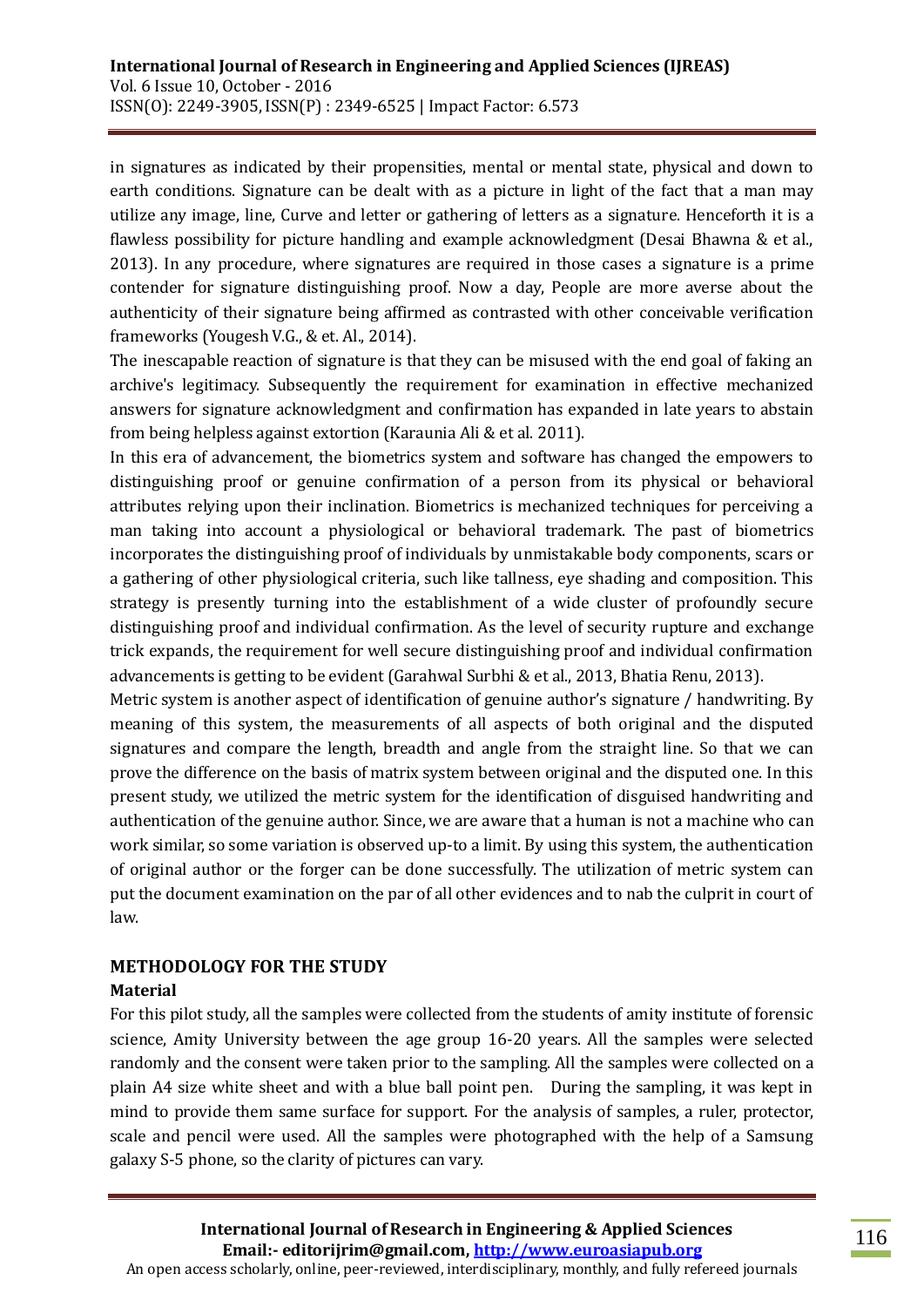#### **Method**

All the subjects were asked to write a name (demo sampling) in their original handwriting and in normal writing speed. Again, all the subjects were asked to disguise the same sample in their own handwriting. All the collected samples, normal handwriting as well as disguised were analyzed by using the metric system for conclusive identification of original author. This study was also concluded to find out any correlation between the writing and state of mind.

#### **RESULT AND DISCUSSION**

As it is well known and very common use of the disguise handwriting / signature of an individual by himself for any unjudicial propose or for any specific indication. This indication may be a symbol of any specific threat or the subject is being pressurized to write something by other person who can harm to him or his personal. In common practice, it is very often that disguise handwritings/ signature being used for unjudicial purposes and it becomes a challenge to identify the author. Even on the basis of the individual and class characteristics, author can be identified and often concluded. During this study, we used the metric system to identify the disguise writings and the original author of it. Even we try to identify that if the same individual disguise writing, what factors can individualize the author and provide us important information in form of individual characteristics. In the below given figures, two sample have been shown which consists the authentic signature of the subject while the second one is having the disguise signature of same subject. Shown in figure1,2-

|                        | SAMPLE 2 |  |
|------------------------|----------|--|
| $\Rightarrow$ Specimen |          |  |
|                        |          |  |
|                        |          |  |
|                        |          |  |
|                        | Pharham  |  |
|                        |          |  |

Figure 1; Showing the specimen used for the disguise handwriting.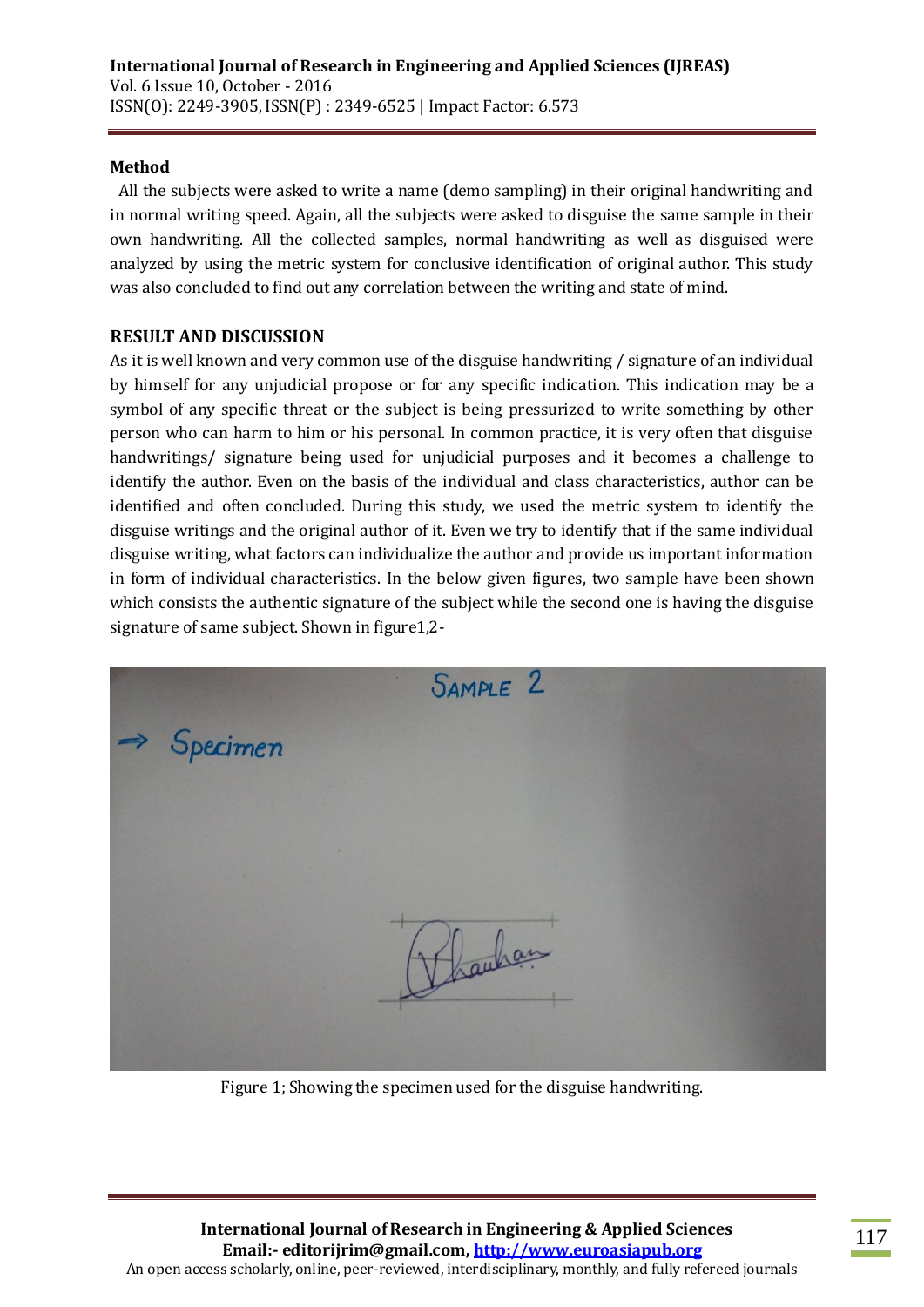

Figure 2; Showing the disguised signatures sample for authenticity

Now by use of the metric system, the measurement of the signatures has taken from the parameters that were fixed for the measurement. These parameters were fixed from the line of the writing and consist length of the original writing as well as disguise, breadth of the original signature as well as the disguise, the angle of the signature from the line of writing that starts from the below side of first letter as well as in disguise writing. The measurements are given below in the table 1-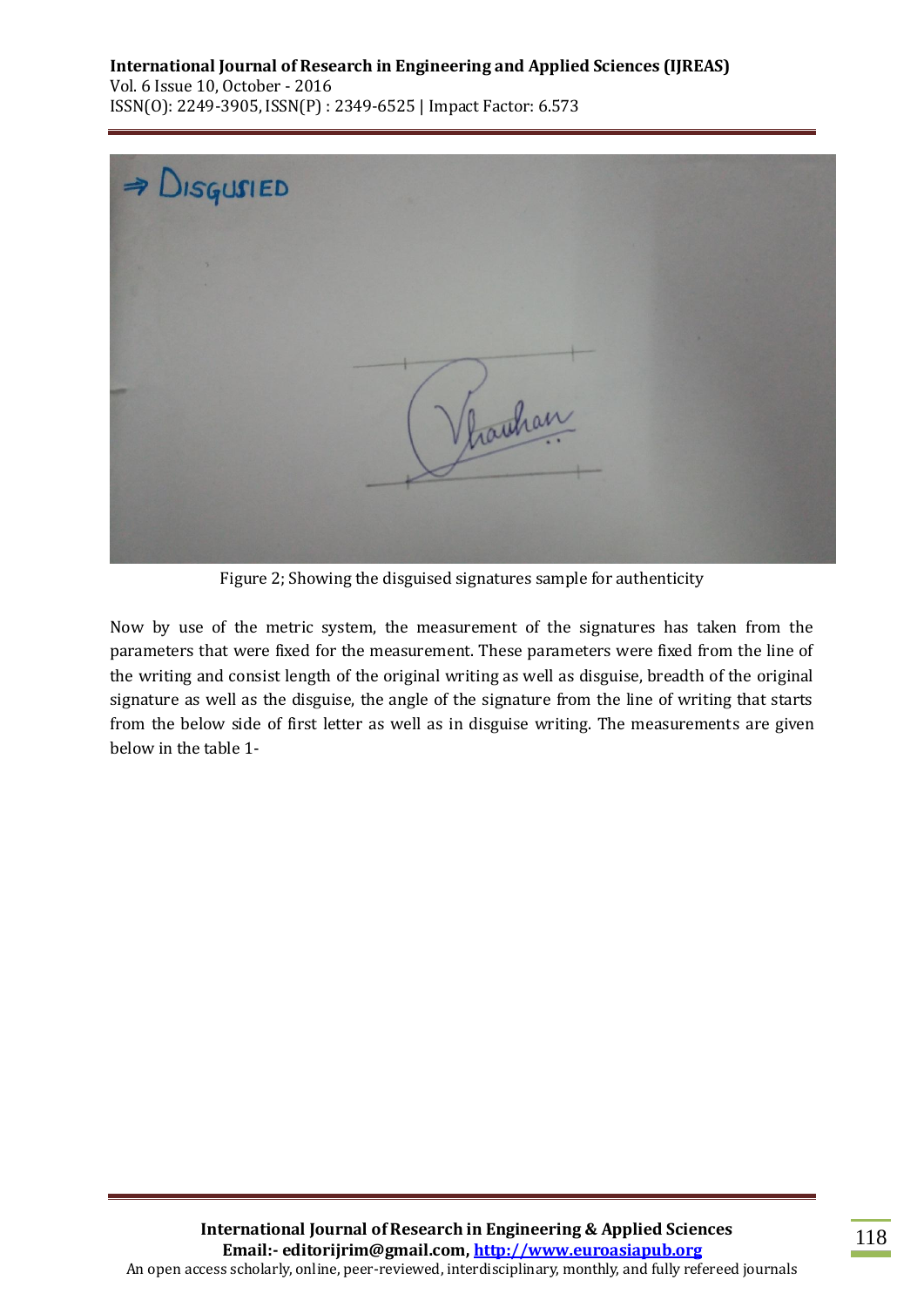| <b>SAMPLE</b><br>NO | <b>LENGTH OF</b><br>ORIGINAL,<br>$L_0$ (cm) | <b>LENGTH</b><br>OF<br>DISGUSIED,<br>$L_D$ (cm) | <b>BREADTH</b><br><b>OF</b><br>ORIGINAL,<br>$B_0$ (cm) | <b>BREADTH</b><br><b>OF</b><br><b>DISGUSIED,</b><br>$B_D$ (cm) | <b>ANGLE</b><br><b>FROM</b><br><b>STRAIGHT</b><br><b>LINE</b><br><b>OF</b><br>ORIGINAL,<br>$A_0$<br>(DEGREE) | <b>ANGLE</b><br><b>FROM</b><br><b>STRAIGHT</b><br><b>LINE</b><br><b>OF</b><br><b>DISGUSIED,</b><br>A <sub>D</sub> (DEGREE) |
|---------------------|---------------------------------------------|-------------------------------------------------|--------------------------------------------------------|----------------------------------------------------------------|--------------------------------------------------------------------------------------------------------------|----------------------------------------------------------------------------------------------------------------------------|
| $\mathbf{1}$        | 5.1                                         | 6.2                                             | 2.4                                                    | 2.8                                                            | 15                                                                                                           | 25                                                                                                                         |
| $\overline{2}$      | 3.9                                         | 3.9                                             | 2.0                                                    | 2.7                                                            | 15                                                                                                           | 14                                                                                                                         |
| 3                   | 4.2                                         | 4.5                                             | 2.2                                                    | 1.9                                                            | 15                                                                                                           | 24                                                                                                                         |
| $\boldsymbol{4}$    | 4.1                                         | 4.7                                             | 2.2                                                    | 2.0                                                            | 13                                                                                                           | 20                                                                                                                         |
| 5                   | 4.8                                         | 4.3                                             | 2.0                                                    | 2.0                                                            | 14                                                                                                           | 10                                                                                                                         |
| 6                   | 3.7                                         | 4.9                                             | 2.6                                                    | 2.1                                                            | 16                                                                                                           | 35                                                                                                                         |
| $\overline{7}$      | 4.0                                         | 4.8                                             | 2.4                                                    | 2.8                                                            | 19                                                                                                           | 28                                                                                                                         |
| 8                   | 3.7                                         | 3.9                                             | $1.8\,$                                                | 2.8                                                            | 15                                                                                                           | 28                                                                                                                         |
| 9                   | 3.9                                         | 5.4                                             | 2.0                                                    | 2.2                                                            | 15                                                                                                           | 17                                                                                                                         |
| 10                  | 4.3                                         | 3.4                                             | 1.8                                                    | 1.8                                                            | 15                                                                                                           | 22                                                                                                                         |
| 11                  | 4.4                                         | 4.8                                             | 2.1                                                    | 2.2                                                            | 15                                                                                                           | 20                                                                                                                         |
| 12                  | 3.8                                         | 4.0                                             | 2.3                                                    | 2.7                                                            | 18                                                                                                           | 21                                                                                                                         |

Table no. 1; The metric values of genuine and disguised handwriting

Now to get the conclusive identification of the author/ individual, all the letters were examined minutely which as writing/ signature consists. During this observation, the special features/ parameters of circular formation such as vertical measurement of original signature as well as in disguise, horizontal signature and disguise too were observed. The formation of middle letters were also measured and noticed. The measurements are given below in the table-2,-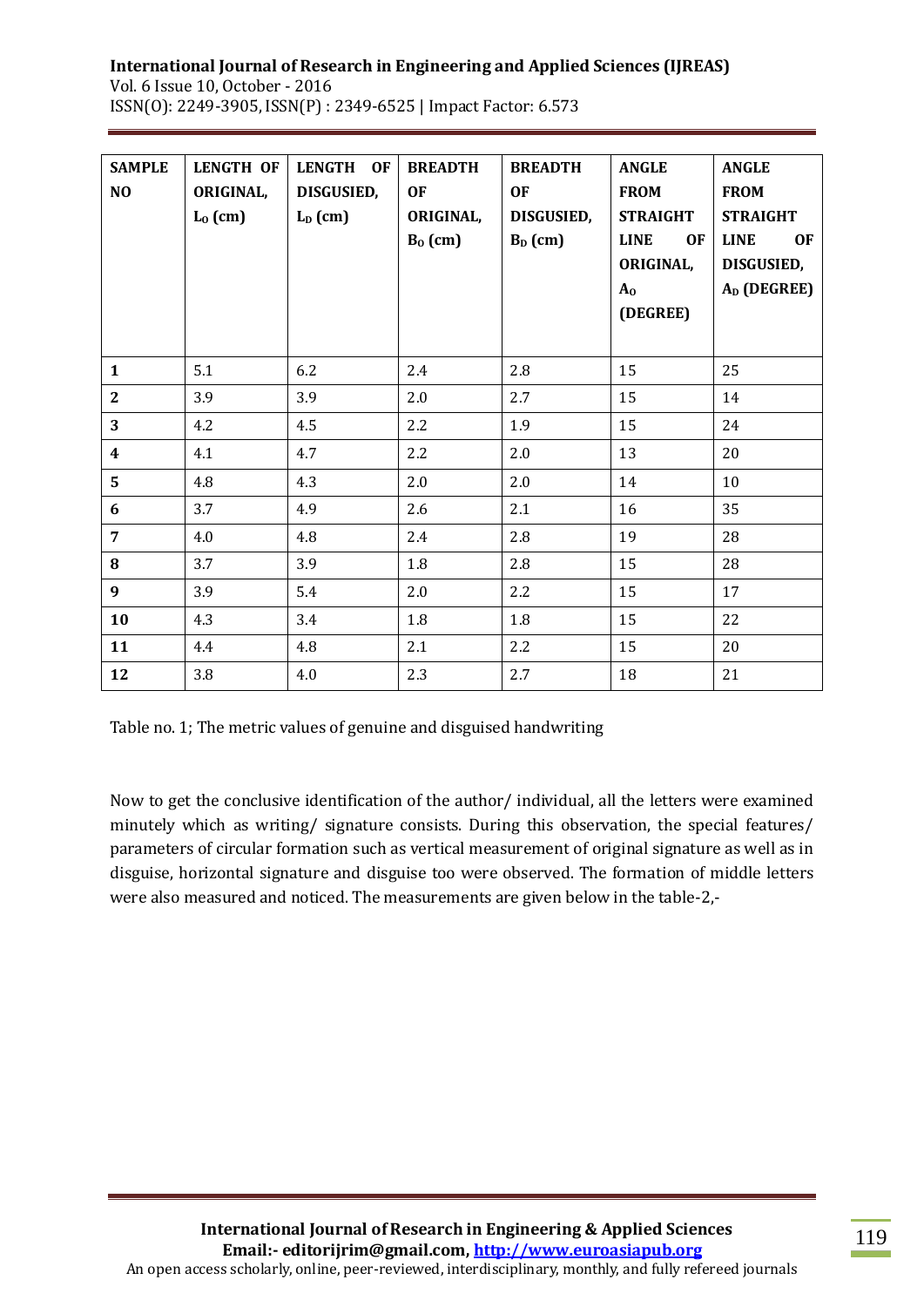Table no. 2; Showing the matric values of specific letters used in the words

|                     | <b>CIRCULAR FORMATIONS</b> | <b>FORMATION</b><br>OF MIDDLE LETTERS |                            |                       |                 |                  |
|---------------------|----------------------------|---------------------------------------|----------------------------|-----------------------|-----------------|------------------|
| <b>SAMPLE</b><br>NO | <b>VERTICAL</b>            | <b>VERTICAL</b>                       | <b>HORIZONTAL</b>          | <b>HORIZONTAL</b>     | <b>ORIGINAL</b> | <b>DISGUSIED</b> |
|                     | <b>MEASUREMENT OF</b>      | <b>MEASUREMENT</b>                    | <b>MEASUREMENT</b>         | <b>MEASUREMENT OF</b> | (cm)            | (cm)             |
|                     | ORGINAL, $V_0$ (cm)        | OF DISGUSIED, V <sub>D</sub>          | OF ORGINAL, H <sub>0</sub> | DISGUSIED,<br>$H_D$   |                 |                  |
|                     |                            | (cm)                                  | (cm)                       | (cm)                  |                 |                  |
| $\mathbf{1}$        | 2.2                        | 2.7                                   | 1.1                        | 1.1                   | 1.1             | 1.4              |
| $\mathbf{2}$        | 1.9                        | 2.4                                   | 1.2                        | 1.4                   | 0.9             | 1.1              |
| 3                   | 2.2                        | 1.6                                   | 0.8                        | 0.9                   | 1.3             | 1.6              |
| $\boldsymbol{4}$    | 2.2                        | 2.0                                   | $1.0\,$                    | $1.2\,$               | 1.1             | 1.2              |
| $5\overline{)}$     | 2.2                        | 2.1                                   | 1.2                        | 1.1                   | 1.3             | 1.2              |
| 6                   | 2.5                        | 1.6                                   | 0.9                        | $1.0\,$               | 1.0             | 1.3              |
| $\overline{7}$      | 2.4                        | 2.1                                   | 0.9                        | 1.8                   | 1.2             | 1.5              |
| 8                   | 1.8                        | 1.9                                   | 0.9                        | 1.8                   | 1.3             | 1.4              |
| $\boldsymbol{9}$    | 2.0                        | 2.2                                   | 0.9                        | 1.2                   | 1.2             | 1.8              |
| 10                  | 1.7                        | 1.6                                   | 0.9                        | 0.8                   | 1.1             | $0.8\,$          |
| 11                  | 2.0                        | 1.9                                   | 0.9                        | 1.4                   | 1.4             | 1.2              |
| 12                  | 2.1                        | 1.8                                   | 1.1                        | 1.3                   | 1.2             | 1.4              |

After taking all the measurements, the statistical analysis of the both of writings/ signatures were calculated. For statistical analysis, SPSS software was used. By the statistical analysis, it was observed in table 3 that the length of the original signature ( $\mu$ =4.15) in comparison of disguise writing  $(\mu=4.56)$  doesn't have a significant difference. The breadth of the original signature ( $\mu$  = 2.33) in comparison of the disguise signature ( $\mu$ =2.33) also doesn't differentiate them. A difference was noticed between the angle of the original signature and the disguise signatures from the starting point of line of writing as  $(\theta = 15.41 \& 22)$ . The statistical calculation is given below in table-3,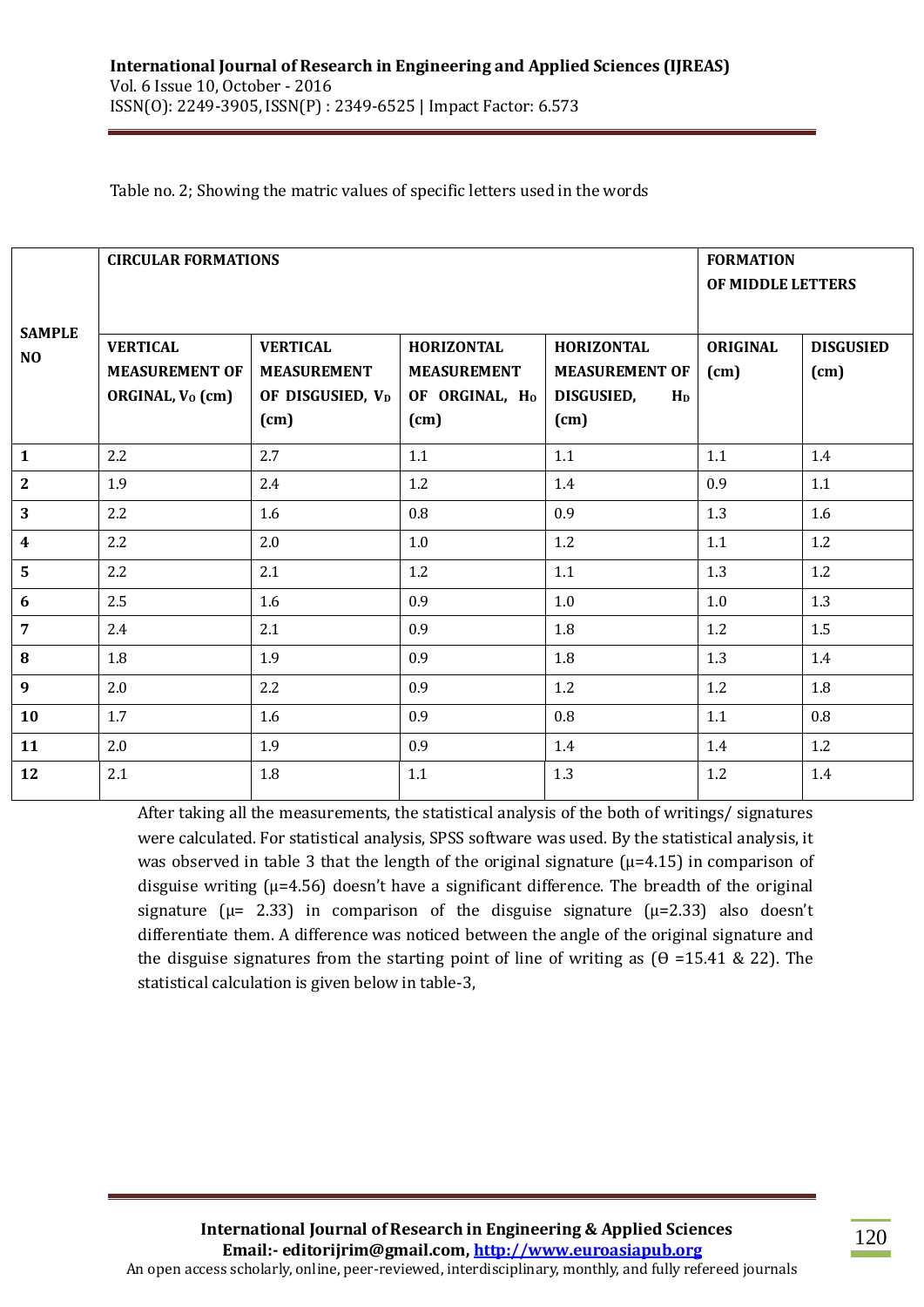| <b>Variables</b>   | of<br>Length<br>original<br>sig. | <b>Disguise</b><br>sig. length | Breadth of<br>original<br>sig. | <b>Disguise</b><br>sig.<br><b>breadth</b> | Angle from<br>line<br>0f<br>original | of<br>Angle<br><b>Disguise</b><br>sig. |
|--------------------|----------------------------------|--------------------------------|--------------------------------|-------------------------------------------|--------------------------------------|----------------------------------------|
|                    |                                  |                                |                                |                                           | sig.                                 |                                        |
| <b>Stand, Dev.</b> | 0.4358                           | 0.7535                         | 0.2467                         | 0.3938                                    | 1.6213                               | 6.714                                  |
| Mean               | 04.15                            | 04.56                          | 02.33                          | 02.33                                     | 15.41                                | 22                                     |
| Stand. Err.        | 0.4012                           | 0.2273                         | 0.074                          | 0.1187                                    | 0.4888                               | 2.024                                  |
| <b>Variance</b>    | 0.189                            | 0.227                          | 0.0609                         | 0.1551                                    | 02.628                               | 45                                     |

Table 3; representing the analysis in accordance with table no. 1

Table 4; representing the analysis in accordance with table no.2

| <b>Variables</b>     | <b>CIRCULAR FORMATIONS</b>                                                     | <b>FORMATION</b><br>OF MIDDLE LETTERS                                         |                                                                               |                                                                                 |                         |                          |
|----------------------|--------------------------------------------------------------------------------|-------------------------------------------------------------------------------|-------------------------------------------------------------------------------|---------------------------------------------------------------------------------|-------------------------|--------------------------|
|                      | <b>VERTICAL</b><br><b>MEASUREMENT</b><br>ORGINAL, V <sub>0</sub><br>OF<br>(cm) | <b>VERTICAL</b><br><b>MEASUREMENT</b><br>OF DISGUSIED, V <sub>D</sub><br>(cm) | <b>HORIZONTAL</b><br><b>MEASUREMENT</b><br>OF ORGINAL, H <sub>0</sub><br>(cm) | <b>HORIZONTAL</b><br><b>MEASUREMENT</b><br>OF DISGUSIED, H <sub>D</sub><br>(cm) | <b>ORIGINAL</b><br>(cm) | <b>DISGUSIED</b><br>(cm) |
| <b>Stand</b><br>Err. | 0.0704                                                                         | 0.1016                                                                        | 0.0403                                                                        | 0.949                                                                           | 0.075                   | 0.0722                   |
| Stand.<br>Dev.       | 0.2335                                                                         | 0.3369                                                                        | 0.1337                                                                        | 0.3147                                                                          | 0.0187                  | 0.2562                   |
| Mean                 | 2.1                                                                            | 1.99                                                                          | 01                                                                            | 1.25                                                                            | 1.3                     | 1.32                     |
| <b>Variance</b>      | 0.0545                                                                         | 0.1135                                                                        | 0.017                                                                         | 0.099                                                                           | 0.0594                  | 0.0656                   |

In the table4, During the specific measurements of the letters included in a writing, firstly, it was taken for the circular formation of the letters of a specific writing / signature. When the vertical measurement of the letters was taken, it was observed that it consists a minutiae difference which may be a result of the natural variation or due to surface. This one was also having same occurrence in the horizontal measurements too. In final stage, when we see the formation of middle order letters that also doesn't have a significant difference which can conclude it significantly.

**International Journal of Research in Engineering & Applied Sciences Email:- editorijrim@gmail.com, http://www.euroasiapub.org** An open access scholarly, online, peer-reviewed, interdisciplinary, monthly, and fully refereed journals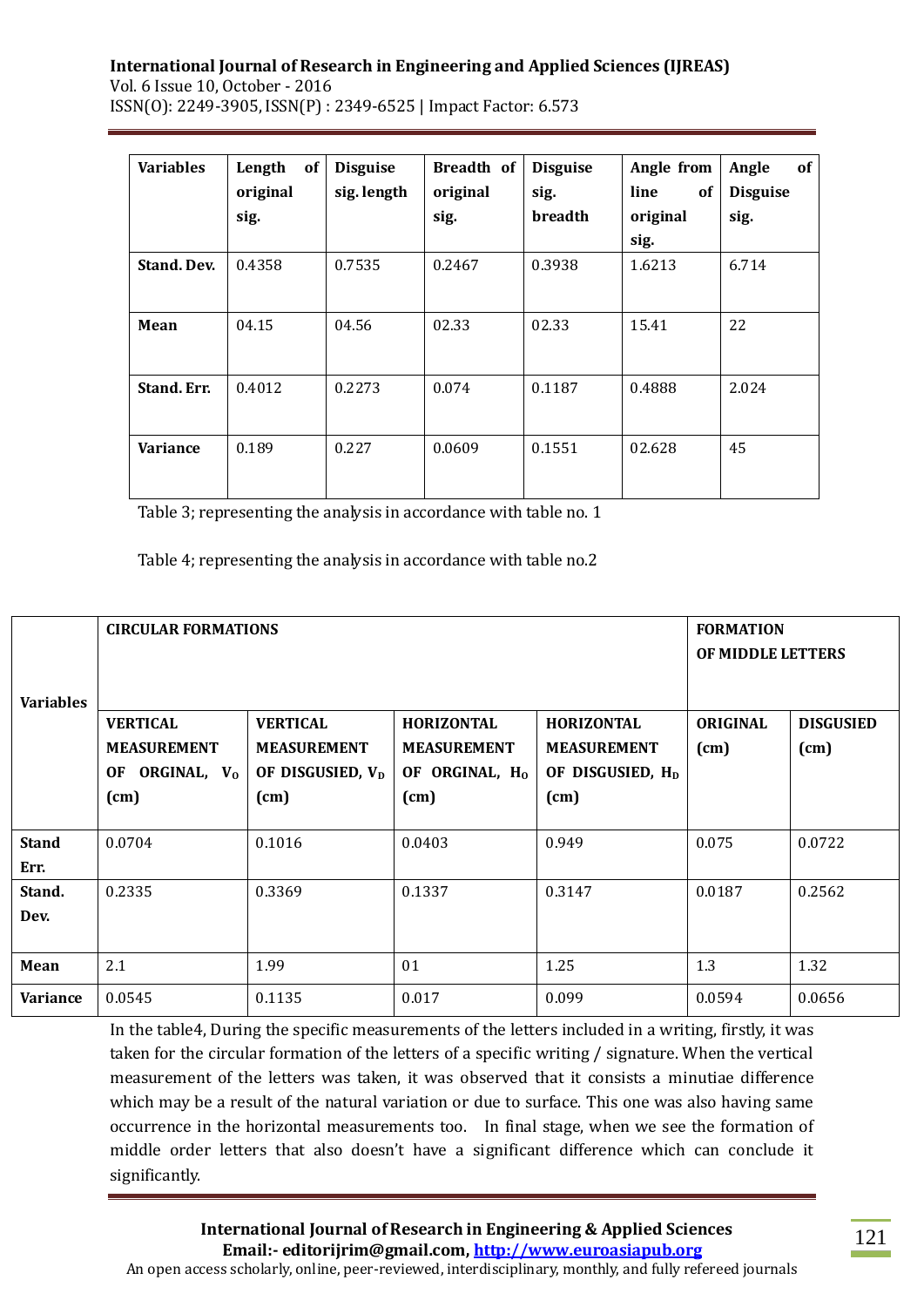The observation of the study can easily be differentiated in the graphical representation which was taken on the basis of the mean values between the length, breadth and angle from the line of writing of both original signature as well as in disguise signatures. It has been shown in the graph-1, that the angle from the line of writing between the original and disguise signatures have significant difference and represent the natural tendency of the writer and his own individual style. Shown in Graph 1-



Graph 1; graphical representation between the original and disguised signatures

While in Graph-2, same observations were noticed for identification. From this graphical representation, it was concluded that except the vertical length of the middle order letter included in signature show a minutiae difference while the other measurement such as horizontal and formation of letters have similarity. A little difference was noticed that is not significant and may be a cause of speed, natural circumstances, person health and surface too.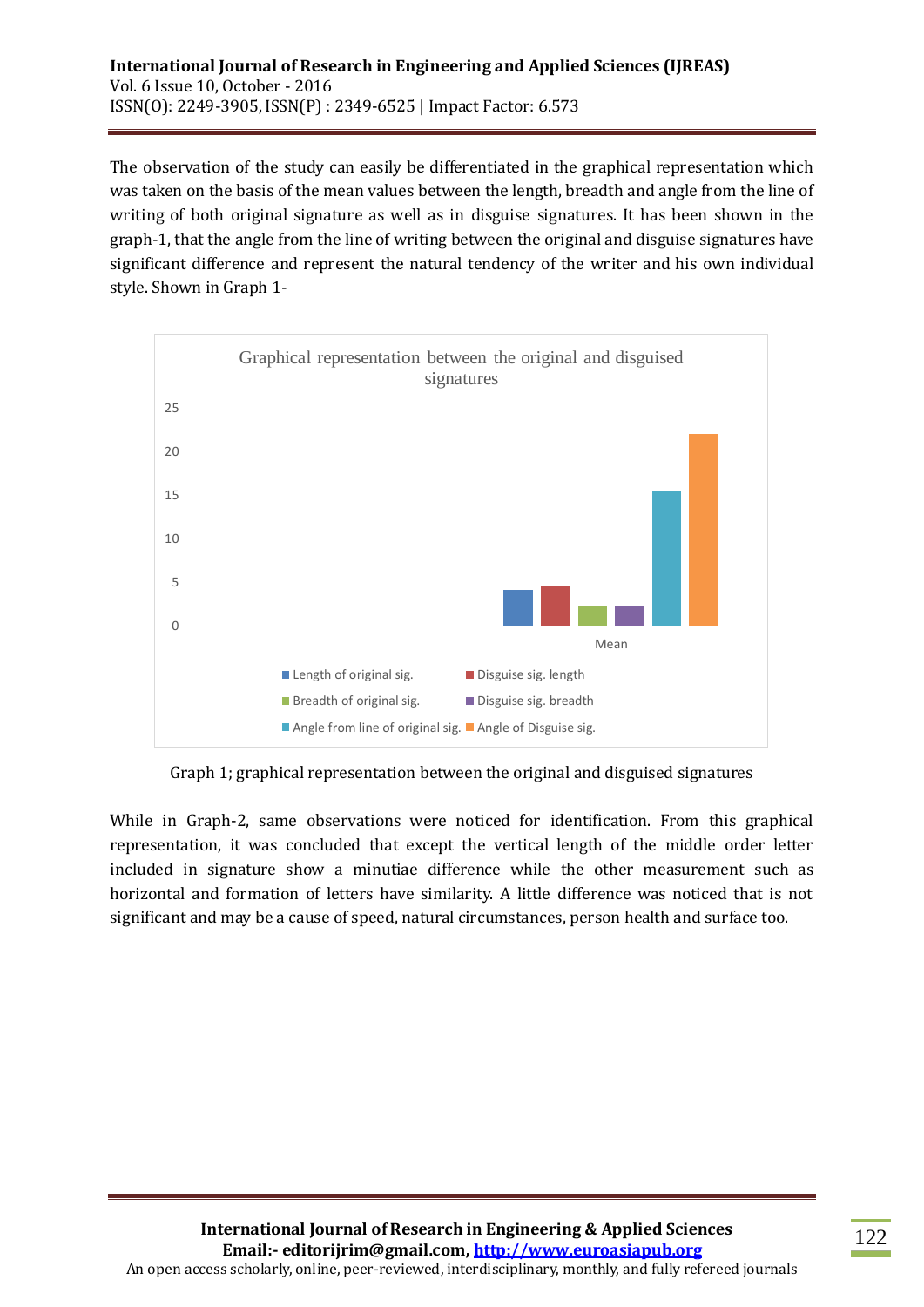

Graph 2; graphical representation of the circular formation of specific letters present in both the original as well as in disguise signature.

It has been successfully observed by the above conducted study that if a person tries to disguise his own writing, it will not be easy for them. Being habitual, if care will be taken unknowingly some individual characteristics will be reflected in form of their identity. These characteristics can be found in various form such as individual or class characteristics, but no body care about the size of the letters in the writing specifically the letters which would have been inserted in the words. These middle order letter provide the key of identity about the suspected person. The careful measurements and study of parameters or features, metric system will be great helpful in forensic field. During the study a natural variation was also observed up to a limit of  $\pm$  2cm.

### **Conclusion**

It is common in practice to find the similarities between the writing of an individual for identity based on the individual characteristics. But in this study, we used the metric system to prove that two signature belong to same person. The natural variation occurs up to a limit in the writing because human is not a machine who can work similar and this natural variation is the identical characteristics of writing not the copied writing. The other factors such as the health of the person, circumstances, the environment and temperature can affect the writing of an individual but in these conditions the habit of their style and owned features will not change (Kaur Rajpal & et al., 2015, Khan Sameria & et al., 2014). The size can vary but the line quality and the formation of letters can be changed slightly not completely. These individual characteristics will provide the information about suspected person or it is done by the individual himself to take an unjudicial benefit or to harm someone his personal.

The use of metric system can provide the important information in form of his identity and can be presented anywhere in front of the court of law. This technique has significant potential of